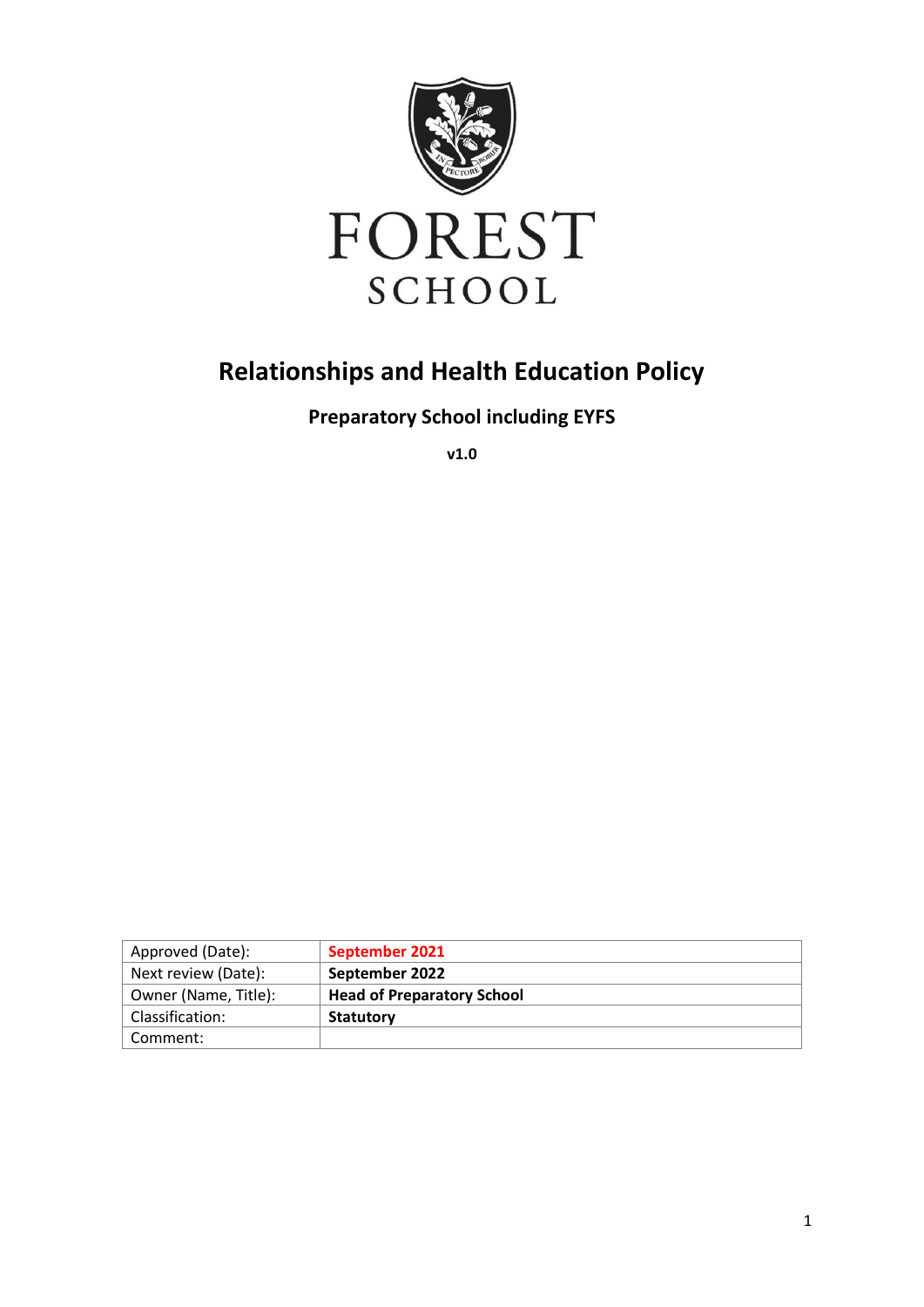| $2^{\circ}$    |                                                                 |  |
|----------------|-----------------------------------------------------------------|--|
| 3              |                                                                 |  |
| 4              |                                                                 |  |
| 5.             |                                                                 |  |
| 6              |                                                                 |  |
| 7 <sup>7</sup> |                                                                 |  |
| 8              |                                                                 |  |
|                |                                                                 |  |
|                |                                                                 |  |
|                | 12 APPENDIX 2: PHYSICAL AND MENTAL WELLBEING PUPIL OBJECTIVES10 |  |
|                |                                                                 |  |

#### **Introduction**

Relationships and health education is an essential part of every child's education. At Forest, we strongly believe that children need to be prepared for life outside of school. To achieve this, their understanding of healthy relationships, wellbeing and changes as they grow older is of the utmost importance.

'Today's children and young people are growing up in an increasingly complex world and living seamlessly on and offline. This presents many positive and exciting opportunities, but also challenges and risks. In this environment, children and young people need to know how to be safe and healthy, and how to manage their academic, personal and social lives in a positive way.' *Guidance for RSE, Department of Education, February 2019.* 

### **Aims of policy**

To explain the School's approach to the provision of Relationships and Sex Education (RSE) for all our pupils and to provide guidelines for all staff and parents to understand the delivery of the teaching of relationships and health education.

This forms part of our commitment to the whole school aims and values:

- For every pupil to achieve the very best of which they are capable
- For every pupil to develop into the fullest and best version of themselves
- For every pupil to contribute to the success and happiness of the School community
- For every pupil to acknowledge with pride the School's place in the community and in history
- For every pupil to benefit from the opportunities of a single-sex teaching and pastoral care within a co-educational environment.

#### **Context**

Relationships and health education is now compulsory in all primary schools. Although this subject has been taught in Years 5 and 6 for many years, it is important to review our curriculum to ensure it takes into account the new changes. Health education (including puberty) is part of the PSHEE statutory guidance for independent schools and reproduction is incorporated in the science curriculum. The School has considered the government guidelines alongside the suggested age appropriate topics for each year group and it has been decided for our curriculum to focus on the teaching of relationships and health education rather than relationships and sex education (RSE).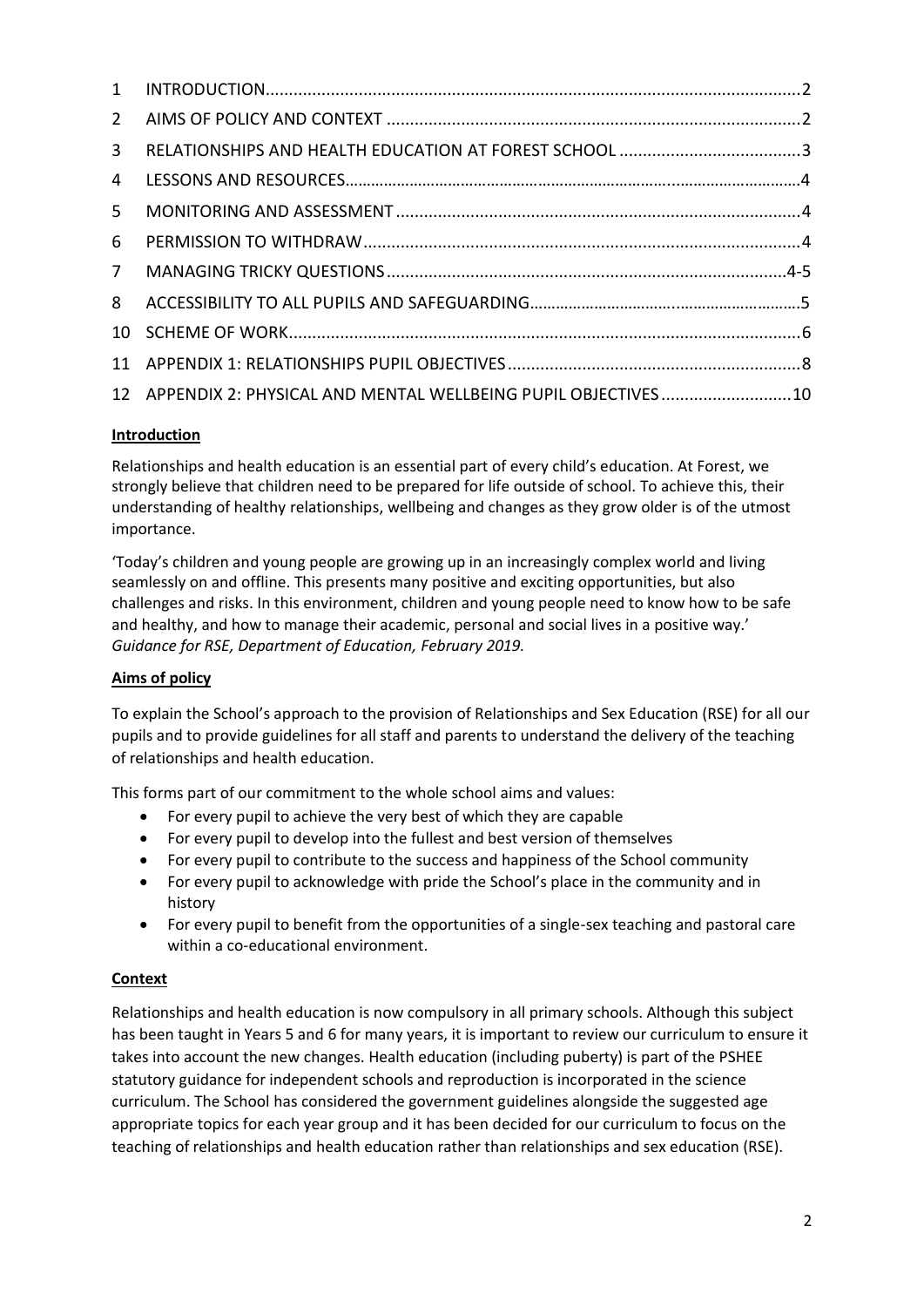#### **Aims of Relationships and Health Education**

Relationships and health education is lifelong learning about physical, moral and emotional development. It is about the understanding of the importance of loving and caring relationships, as well as leading a healthy lifestyle. Forest School recognises the importance of these topics being taught in partnership with parents.

'To embrace the challenges of creating a happy and successful adult life, pupils need knowledge that will enable them to make informed decisions about their wellbeing, health and relationships and to build their self-efficacy. Pupils can also put this knowledge into practice as they develop the capacity to make sound decisions when facing risks, challenges and complex contexts. Everyone faces difficult situations in their lives. These subjects can support young people to develop resilience, to know how and when to ask for help, and to know where to access support.' *Guidance for RSE, Department of Education, February 2019.*

We aim:

- To promote the spiritual, moral, cultural, mental and physical development of pupils at the School.
- To prepare each pupil for the opportunities, responsibilities and experiences of adult life and encourage personal responsibility in all forms of behaviour.
- To promote responsibility to the School, their family and the wider community.
- To encourage self-esteem and greater confidence in our pupils.
- To encourage respect, empathy, consideration and sensitivity to the needs and views of others.
- To explore how to manage emotions, relationships and conflict.
- To provide support and information for young people and their parents.
- To encourage all our children to lead a healthy lifestyle.
- To prepare students for the changes that occur to their bodies, minds and emotions as a consequence of growth from childhood to adulthood.
- To enable students to better understand the nature of human relationships and to see the importance of stable, loving relationships.
- To explore, consider and understand moral dilemmas; and develop critical thinking as part of decision-making.
- To demonstrate the importance of values and develop an appreciation of the consequences of choices made.
- To ensure an understanding of the law and the rights of a child.
- To ensure that children's views are actively sought to influence lesson planning and teaching, including providing the pupils with opportunities to ask anonymous questions.

#### **Relationships Education**

Relationships education will focus on the fundamental building blocks and characteristics of positive relationships, with particular reference to friendships, family relationships, and relationships with other peers and adults.

#### **Health Education**

Health education includes both physical health and mental wellbeing. It is important for pupils to understand that mental wellbeing is a normal part of daily life, in the same way as physical health. This will include daily exercise, good nutrition, personal hygiene, sufficient sleep, understanding emotions and feelings and online behaviours.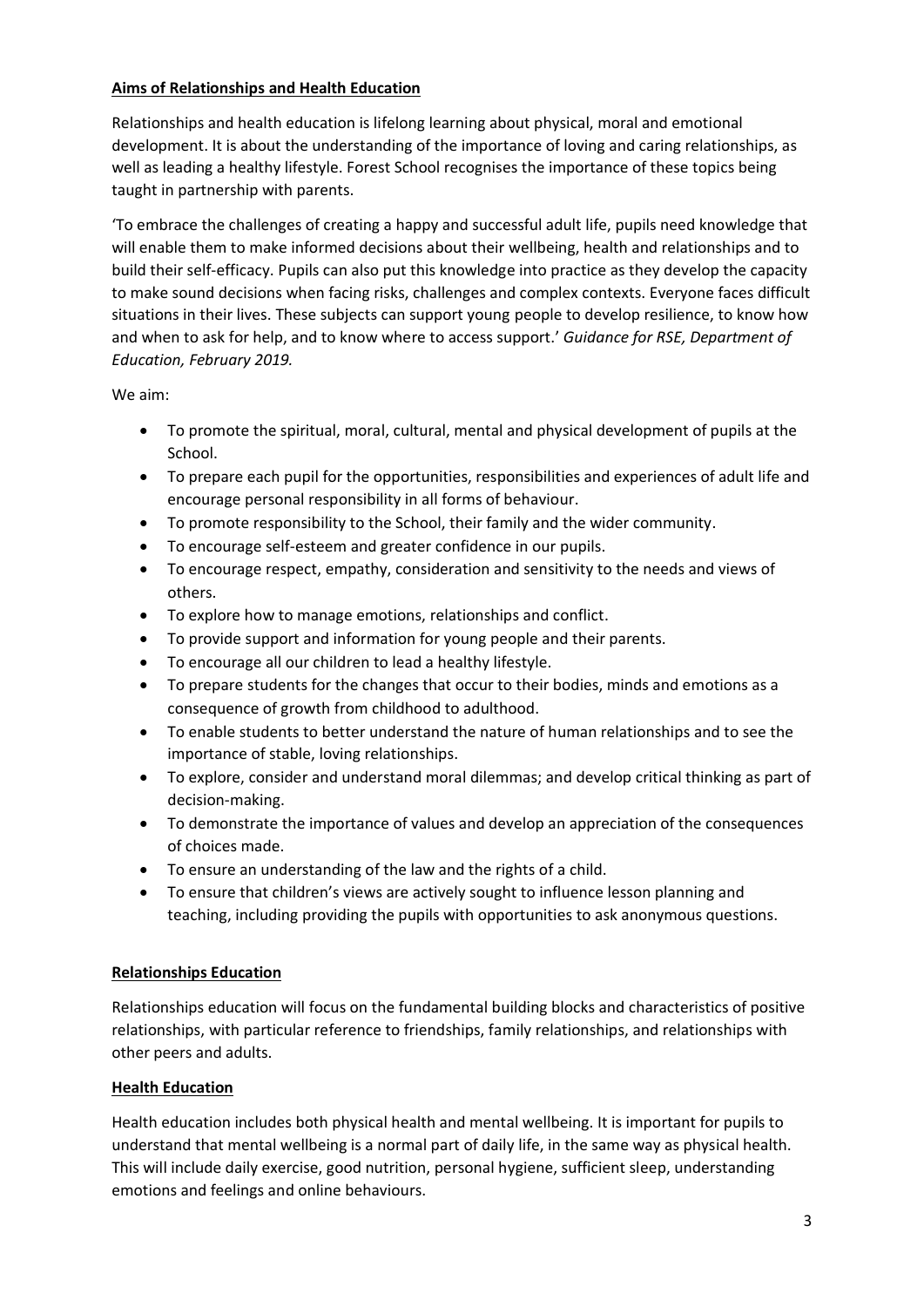#### **Lessons and resources**

Relationships and health lessons will be taught within the weekly PSHEE slot (PSED for Reception) during the Trinity term when the 'relationships' and 'changing me' topics are covered (see scheme of work below). These lessons are taught by the form tutor to ensure a strong relationship has already been formed. During these sessions, an anonymous question box will be placed in each classroom for pupils to be able to ask any question they wish with more confidence. This will also provide an opportunity for members of staff to check appropriateness of questions and to prepare answers ahead of time.

Subject content has been chosen in line with the guidance provided by the Department of Education, the PSHEE Association and the Jigsaw Scheme. This is age appropriate. Boys and girls must be prepared in advance for the changes they will experience. As puberty is starting earlier in children, puberty (including menstruation) will be taught from the end of Year 4. Pupils in Year 5 and 6 will learn about reproduction in humans but will only learn the definition of sexual intercourse in Year 6. Up until that point, pupils will learn about the fertilisation of the egg by the sperm cell as stated in the science curriculum. The decision to teach the definition of sexual intercourse is so that pupils are not confused by the reproduction process and understand how the egg and sperm cell come together. The reproduction topic in Year 6, including external body parts, conception and fertilisation to birth, will be covered in more detail than Year 5 during the Trinity science topic.

#### **Resources:**

- Jigsaw PSHEE scheme
- Growing up with Yazmin and Tom [www.fpa.org.uk](http://www.fpa.org.uk/)
- <https://www.nspcc.org.uk/preventing-abuse/keeping-children-safe/underwear-rule/>
- Other resources can be found on the School system
- [https://www.egfl.org.uk/elp-services/health-improvement-schools/hit-resources-and](https://www.egfl.org.uk/elp-services/health-improvement-schools/hit-resources-and-support/relationships-and-sex)[support/relationships-and-sex](https://www.egfl.org.uk/elp-services/health-improvement-schools/hit-resources-and-support/relationships-and-sex)

#### **Monitoring and assessment**

Relationships and health education will be monitored and evaluated by the teacher's observations of pupils' progress throughout lessons. Assessment may be in the format of a 'draw and write' preassessment at the beginning of the topic and then extra information being added at the end of a topic to see progress in learning. If appropriate, pupils' progress will be reported in the PSHEE section of the end-of-year report.

#### **Permission to withdraw**

Parents do not have a right to withdraw their child from the relationships section of the curriculum as dictated by the RSE guidance, Department for Education, July 2018. If a parent would like to request permission to withdraw their child from lessons covering sexual intercourse (Year 6 only), these will need to be in writing to the Head of the Preparatory School. The Head of the Preparatory School will clarify the nature and purpose of the curriculum before granting any request, this will include the benefits of receiving this important education and any detrimental effects of being excluded as well as the likelihood of the child hearing their peers' version of what has been said in class. Puberty and health education is statutory in the science curriculum in maintained schools therefore there is no right to withdraw.

#### **Managing Tricky Questions**

Due to pupils being able to use the internet as a sometimes inappropriate source of information, we feel that it is important that pupils can ask questions in a safe environment within the classroom. During relationship and health lessons, the teacher will set up an anonymous box for pupils to post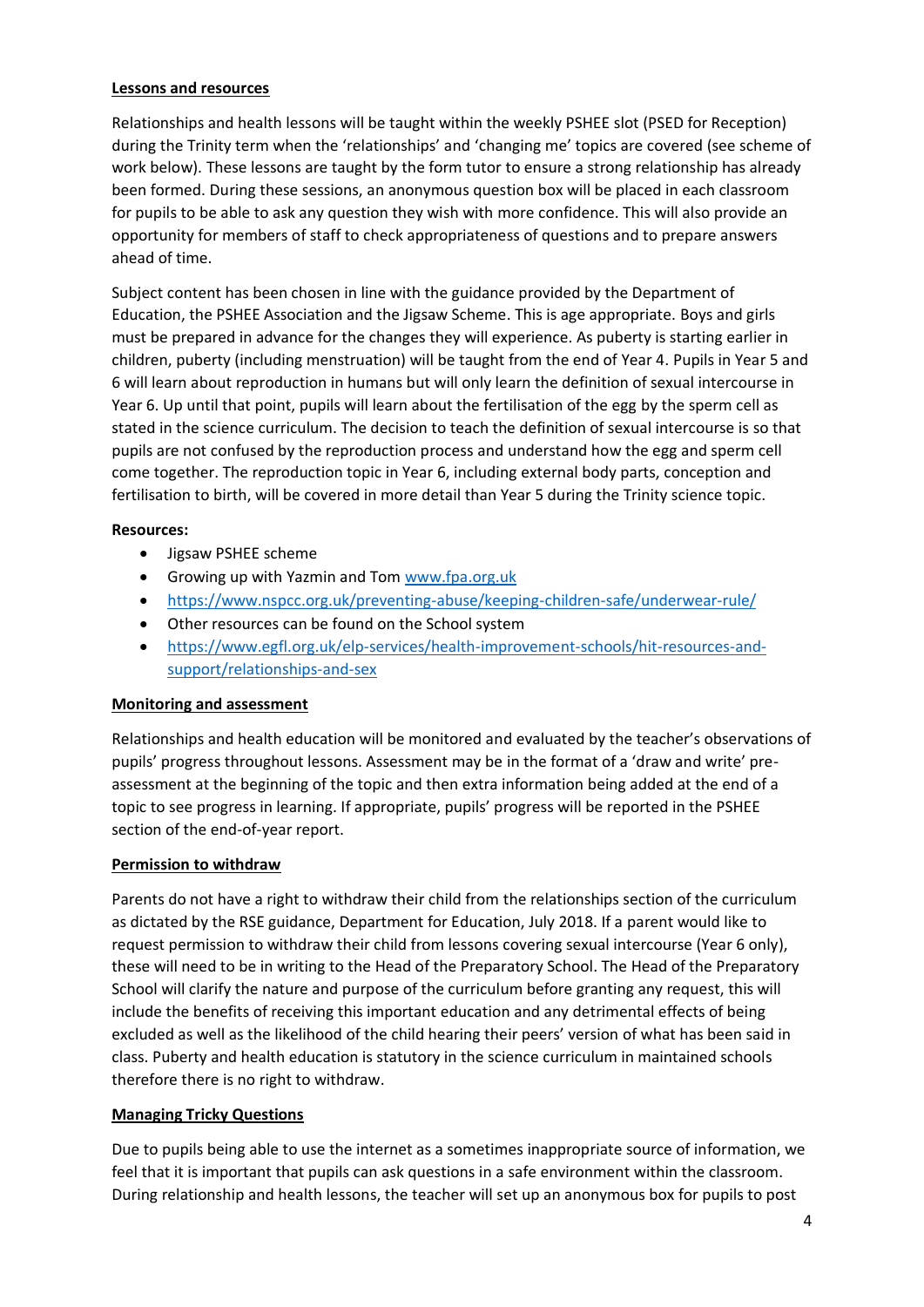questions they have. So that pupils do not know who has asked a question, all pupils will be asked to write a question or write that they do not have a question at the end of the lesson. This method allows teachers to decide the best and most appropriate answer. If a question is not age appropriate, the teacher will state to the class that the questions not answered are due to them not being age appropriate and that these will be covered in future years. If staff members do not feel comfortable with a certain question, they should seek advice from the PSHEE Co-ordinator to decide on the best response.

#### **Accessibility to all pupils**

Relationships and health is accessible to all pupils at Forest Preparatory School. Teachers will take into account pupils' religious backgrounds so that sensitive topics that need to be taught are appropriately handled.

The Relationships and health curriculum must be in conjunction with the protected characteristics stated in the Equality Act 2010. There will be an equal opportunity to explore the features of stable and healthy same-sex relationships.

#### **Safeguarding**

Any concerns which are raised during these lessons must be reported to the Designated Safeguarding Lead using the online forms. For further details, please refer to the Safeguarding Policy.

#### **Cross-curricular links**

- PE and games lessons: pupils will be taught how to lead healthy and active lives and the impact sport has on the body
- ICT: how to use technology safely and keep personal information private
- Science: external body parts and reproduction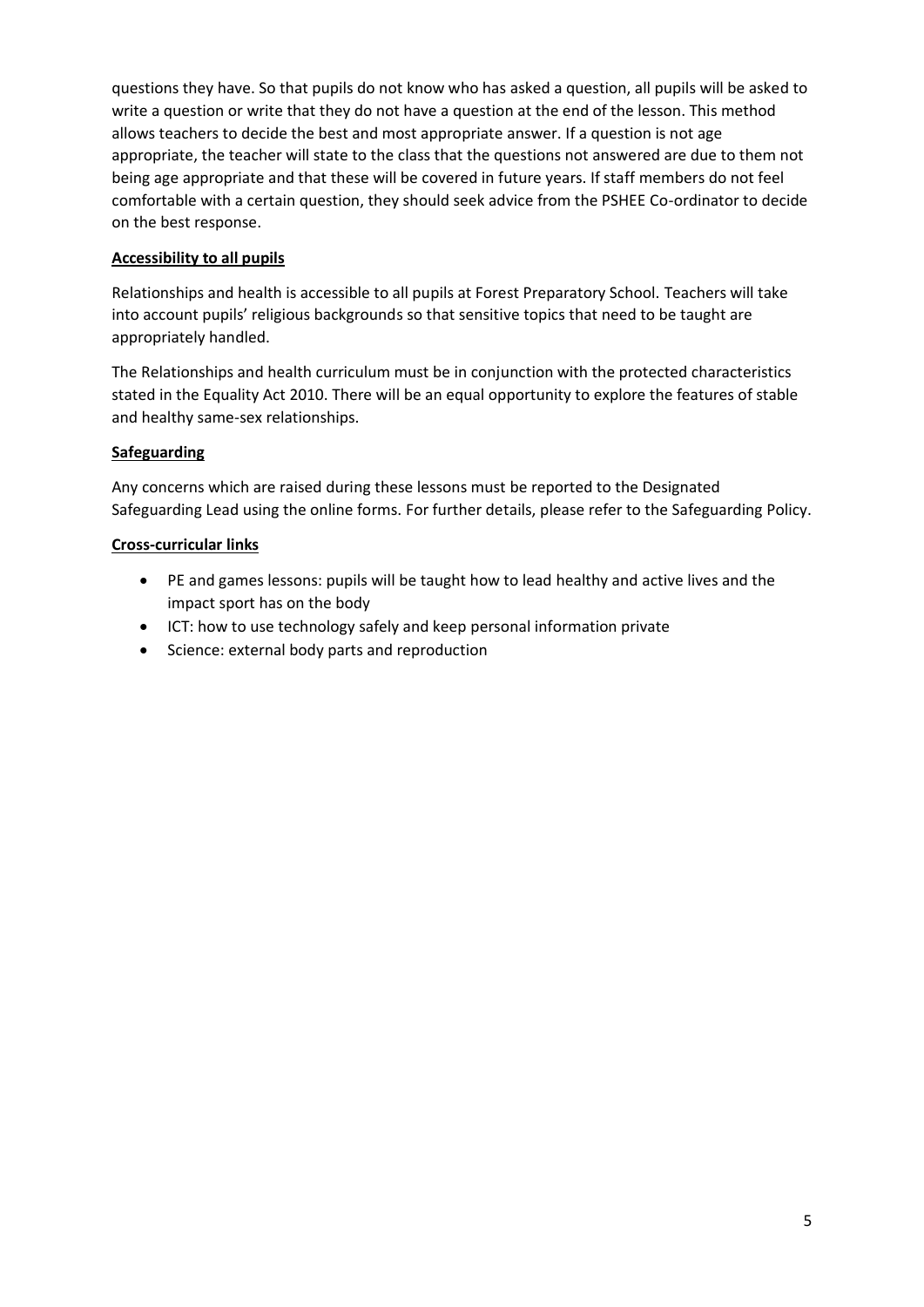## **Scheme of Work**

Please see Jigsaw scheme for further information

| Year           | Relationships                  | Health (Healthy Me Topic)    | Health (Changing Me      |
|----------------|--------------------------------|------------------------------|--------------------------|
| Group          |                                |                              | Topic)                   |
| Reception      | My family and me               | Everybody's body             | My body (including       |
| (PSED)         | Make friends, make             | We like to move it, move it! | naming reproductive      |
|                | friends, never ever break      | Food, glorious food          | parts)                   |
|                | friends!                       | Sweet dreams                 | Respecting my body       |
|                | Falling out and bullying       | Keeping clean                | Growing up               |
|                | Being the best friends we      | Stranger danger              | Fun and fears            |
|                | can be                         |                              | Celebration              |
| $\mathbf{1}$   | Belonging to a family          | Keeping myself healthy       | Life cycles - animal and |
|                | Making friends/being a         | Healthier lifestyle choices  | human                    |
|                | good friend                    | Keeping clean                | Changes in me            |
|                | Physical contact               | Being safe                   | Changes since being a    |
|                | preferences                    | Medicine safety/safety with  | baby                     |
|                | People who help us             | household items              | Differences between      |
|                | Qualities as a friend and      | Road safety                  | female and male bodies   |
|                | person                         | Linking health and happiness | (correct terminology)    |
|                | Self-acknowledgement           |                              | Linking growing and      |
|                | Being a good friend to         |                              | learning                 |
|                | myself Celebrating special     |                              | Coping with change       |
|                | relationships                  |                              | Transition               |
| $\overline{2}$ | Different types of family      | Motivation                   | Life cycles in nature    |
|                | Physical contact               | Healthier choices            | Growing from young to    |
|                | boundaries                     | Relaxation                   | old                      |
|                | Friendship and conflict        | Healthy eating and nutrition | Increasing               |
|                | Secrets Trust and              | Healthier snacks and sharing | independence             |
|                | appreciation                   | food                         | Differences in female    |
|                | <b>Expressing appreciation</b> |                              | and male bodies          |
|                | for special relationships      |                              | (correct terminology)    |
|                |                                |                              | Assertiveness            |
|                |                                |                              | Preparing for transition |
| 3              | Family roles and               | Being fit and healthy        | Changes from baby to     |
|                | responsibilities               | What do I know about         | adult                    |
|                | Friendship                     | drugs?                       | Hygiene and growing      |
|                | Keeping myself safe            | Being safe                   | $up*$                    |
|                | Being a global citizen         | Being safe at home           | Changing feelings*       |
|                | Celebrating my web of          | My amazing body              | Family stereotypes       |
|                | relationships                  |                              | Looking ahead            |
|                |                                |                              |                          |
|                |                                |                              | *Not part of Jigsaw      |
|                |                                |                              | scheme of work.          |
| 4              | Relationship web               | My friends and me            | Unique me                |
|                | Love and loss                  | Group dynamics               | Puberty (boys and girls) |
|                | <b>Memories</b>                | Smoking                      | and hygiene              |
|                | Are animals special?           | Alcohol                      | Circles of change        |
|                | Special pets                   | <b>Healthy Friendships</b>   | Accepting change         |
|                | Celebrating my                 | Celebrating my inner         | Looking ahead            |
|                | relationship with people       | strength and assertiveness   |                          |
|                | and animals                    |                              |                          |
| 5              | Recognising me                 | Smoking                      | Self and body image      |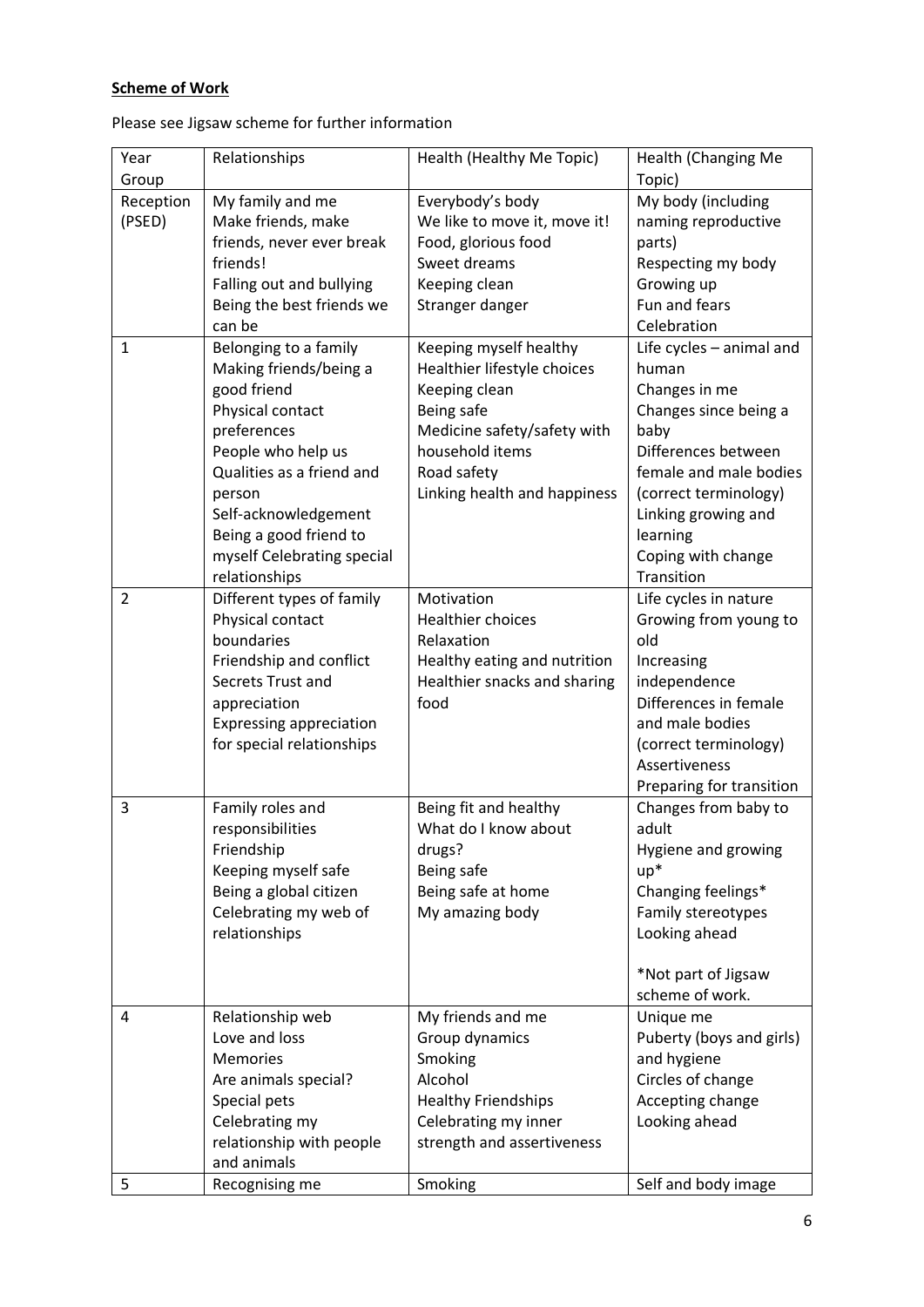|   | Getting on and falling out | Alcohol                     | Puberty and hormones           |
|---|----------------------------|-----------------------------|--------------------------------|
|   | Girlfriends and boyfriends | <b>Emergency Aid</b>        | Fertilisation                  |
|   | Relationships and          | Body Image                  | Looking ahead                  |
|   | technology                 | My relationship with food   | Looking ahead to Year 6        |
|   |                            | Healthy me                  |                                |
| 6 | Significant relationships  | Food                        | My self-image                  |
|   | Love and loss              | <b>Drugs</b>                | Puberty recap                  |
|   | Power and control          | Alcohol                     | Babies - conception to         |
|   | Being safe with technology | <b>Emergency Aid</b>        | <b>birth</b>                   |
|   | (including law, use of     | <b>Emotional and Mental</b> | Attraction                     |
|   | language and consent)      | Health                      | <b>Transition to Secondary</b> |
|   |                            | <b>Managing Stress</b>      | School                         |
|   |                            |                             |                                |

Classes in Years 4, 5 and 6 will be taught about puberty in both boys and girls, this will include the following topics:

- Body parts
- Physical changes in both boys and girls
- Menstruation and wet dreams
- Hygiene and health
- Hormones
- Keeping safe

#### **Reception objectives (PSED)**:

- What a relationship is, what friendship is, what family means and who the people are who can support them
- How to take turns, how to treat each other with kindness, consideration and respect, importance of honesty and truthfulness, permission seeking and giving, concept of personal privacy
- Respect for others, understanding one's own boundaries in play, in negotiations about space, toys, resources and so on
- Features of healthy friendships, family relationships. Recognising less positive relationships.
- Online relationships, sharing information and data
- Positive emotional and mental wellbeing.
- Children's rights and how to report advice/seek advice.
- Main external body parts, including reproductive parts.
- Changes to animals from birth to old age.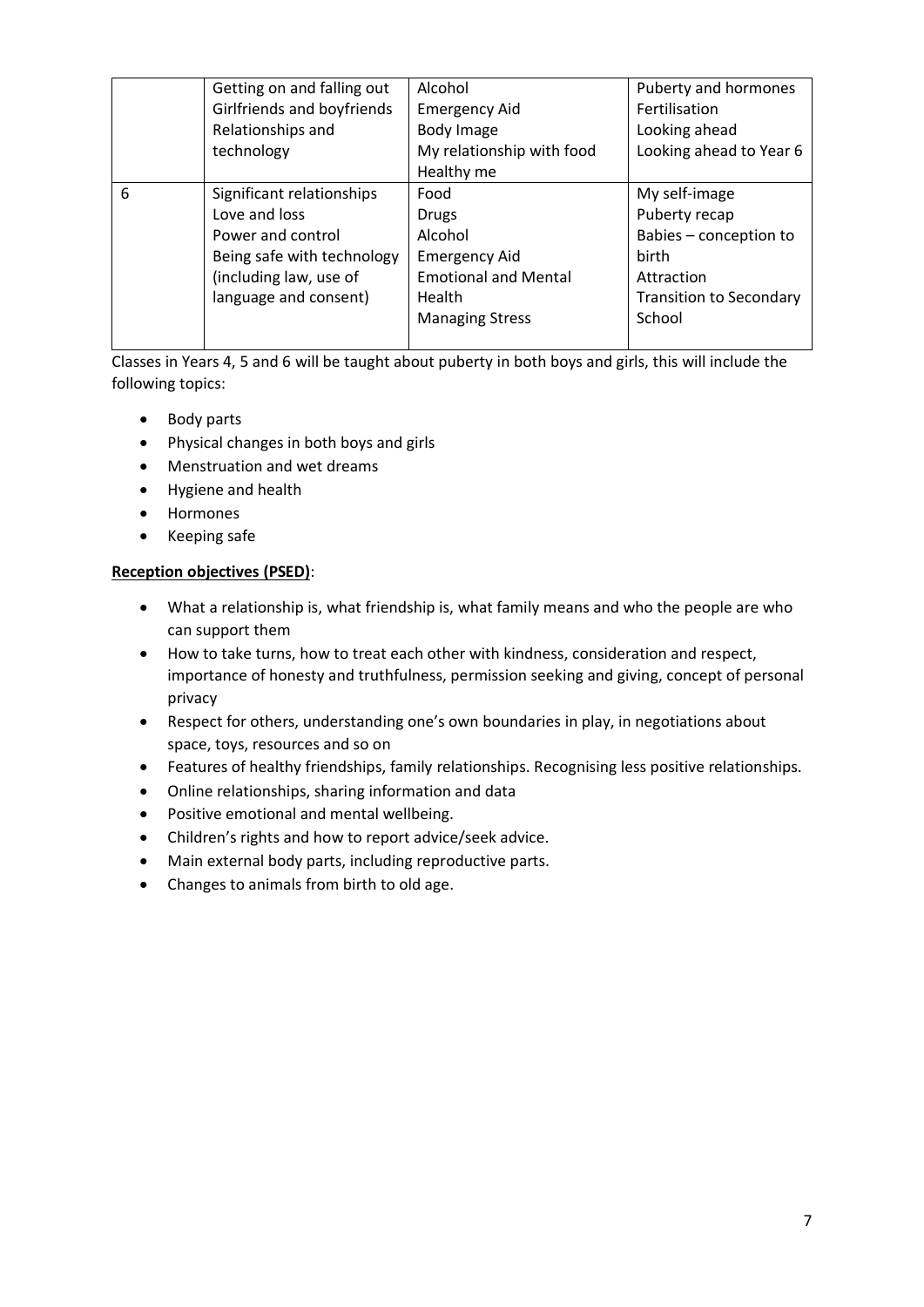| By the end of primary school:   | Pupils should know                                                    |
|---------------------------------|-----------------------------------------------------------------------|
| <b>Families and people</b>      | • that families are important for children growing up because they    |
| who care for me                 | can give love, security and stability.                                |
|                                 | • the characteristics of healthy family life, commitment to each      |
|                                 | other, including in times of difficulty, protection and care for      |
|                                 | children and other family members, the importance of spending         |
|                                 | time together and sharing each other's lives.                         |
|                                 | • that others' families, either in school or in the wider world,      |
|                                 | sometimes look different from their family, but that they should      |
|                                 | respect those differences and know that other children's families     |
|                                 | are also characterised by love and care for them.                     |
|                                 | • that stable, caring relationships, which may be of different types, |
|                                 | are at the heart of happy families, and are important for children's  |
|                                 | security as they grow up.                                             |
|                                 | • that marriage (footnote: marriage in England and Wales is           |
|                                 | available to both opposite sex and same sex couples, this can         |
|                                 | either be through a civil or religious ceremony) represents a formal  |
|                                 | and legally recognised commitment of two people to each other         |
|                                 | which is intended to be lifelong.                                     |
|                                 | • how to recognise if family relationships are making them feel       |
|                                 | unhappy or unsafe, and how to seek help or advice from others if      |
|                                 | needed.                                                               |
|                                 |                                                                       |
| <b>Caring friendships</b>       | • how important friendships are in making us feel happy and           |
|                                 | secure, and how people choose and make friends.                       |
|                                 | • the characteristics of friendships, including mutual respect,       |
|                                 | truthfulness, trustworthiness, loyalty, trust, sharing interests and  |
|                                 | experiences and support with problems and difficulties.               |
|                                 | • that healthy friendships are positive and welcoming towards         |
|                                 | others, and do not make others feel lonely or excluded.               |
|                                 | • that most friendships have ups and downs, and that these can        |
|                                 | often be worked through so that the friendship is repaired or even    |
|                                 | strengthened, and that resorting to violence is never right.          |
|                                 | how to recognise who to trust and who not to trust, how to            |
|                                 | judge when a friendship is making them feel unhappy or                |
|                                 | uncomfortable, how to manage these situations and how to seek         |
|                                 | help or advice from others, if needed.                                |
|                                 |                                                                       |
| <b>Respectful relationships</b> | • the importance of respecting others, even when they are very        |
|                                 | different from them (for example, physically, in character,           |
|                                 | personality or backgrounds), or make different choices or have        |
|                                 | different preferences or beliefs.                                     |
|                                 | • practical steps they can take in a range of different contexts to   |
|                                 | improve or support respectful relationships.                          |
|                                 | • the conventions of courtesy and manners.                            |
|                                 | • the importance of self-respect and how this links to their own      |
|                                 | happiness.                                                            |
|                                 | • that in school and in wider society they can expect to be treated   |
|                                 | with respect by others, and that in turn they should show due         |
|                                 | respect to others, including those in positions of authority.         |
|                                 |                                                                       |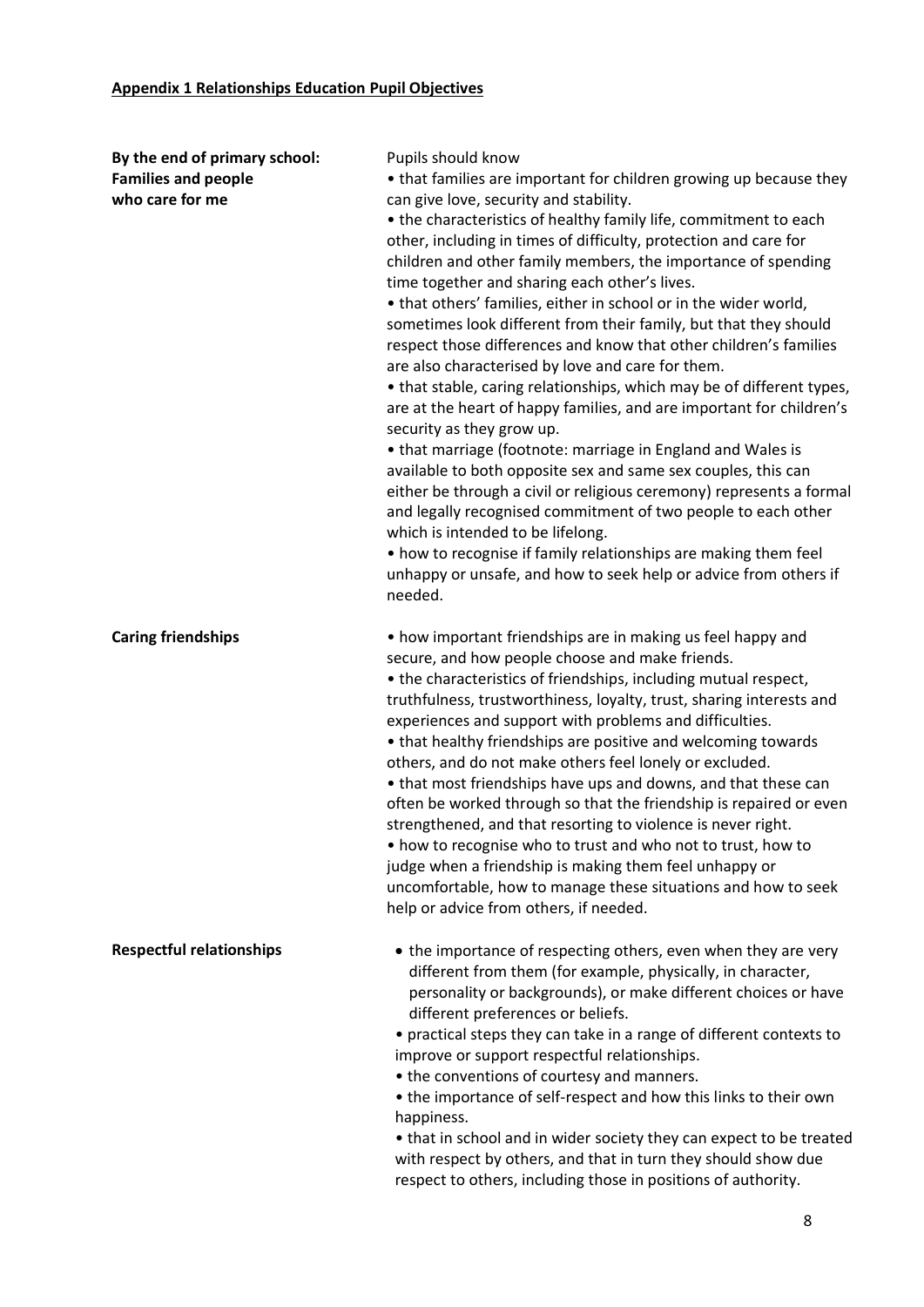|                             | • about different types of bullying (including cyberbullying), the<br>impact of bullying, responsibilities of bystanders (primarily<br>reporting bullying to an adult) and how to get help.<br>• what a stereotype is, and how stereotypes can be unfair,<br>negative or destructive.<br>• the importance of permission-seeking and giving in relationships<br>with friends, peers and adults.                                                                                                                                                                                                                                                                                                                                                                                                                                                                                                                                           |
|-----------------------------|------------------------------------------------------------------------------------------------------------------------------------------------------------------------------------------------------------------------------------------------------------------------------------------------------------------------------------------------------------------------------------------------------------------------------------------------------------------------------------------------------------------------------------------------------------------------------------------------------------------------------------------------------------------------------------------------------------------------------------------------------------------------------------------------------------------------------------------------------------------------------------------------------------------------------------------|
| <b>Online relationships</b> | • that people sometimes behave differently online, including by<br>pretending to be someone they are not.<br>• that the same principles apply to online relationships as to face-<br>to-face relationships, including the importance of respect for<br>others online including when we are anonymous.<br>• the rules and principles for keeping safe online, how to recognise<br>risks, harmful content and contact, and how to report them.<br>• how to critically consider their online friendships and sources of<br>information including awareness of the risks associated with<br>people they have never met.<br>• how information and data is shared and used online.                                                                                                                                                                                                                                                             |
| <b>Being safe</b>           | • what sorts of boundaries are appropriate in friendships with<br>peers and others (including in a digital context).<br>• about the concept of privacy and the implications of it for both<br>children and adults; including that it is not always right to keep<br>secrets if they relate to being safe.<br>• that each person's body belongs to them, and the differences<br>between appropriate and inappropriate or unsafe physical, and<br>other, contact.<br>• how to respond safely and appropriately to adults they may<br>encounter who they do not know.<br>• how to recognise and report feelings of being unsafe or feeling<br>bad about any adult.<br>• how to ask for advice or help for self and for others, and to keep<br>trying until they are heard<br>• how to report concerns or abuse, and the vocabulary and<br>confidence needed to do so<br>.where to get advice from e.g. family, school and/or other sources. |

The onset of menstruation can be confusing or even alarming for girls if they are not prepared. Pupils should be taught key facts about the menstrual cycle including what is an average period, range of menstrual products and the implications for emotional and physical health. In addition to curriculum content, schools should also make adequate and sensitive arrangements to help girls prepare for and manage menstruation including with requests for menstrual products. Schools will need to consider the needs of their cohort of pupils in designing this content.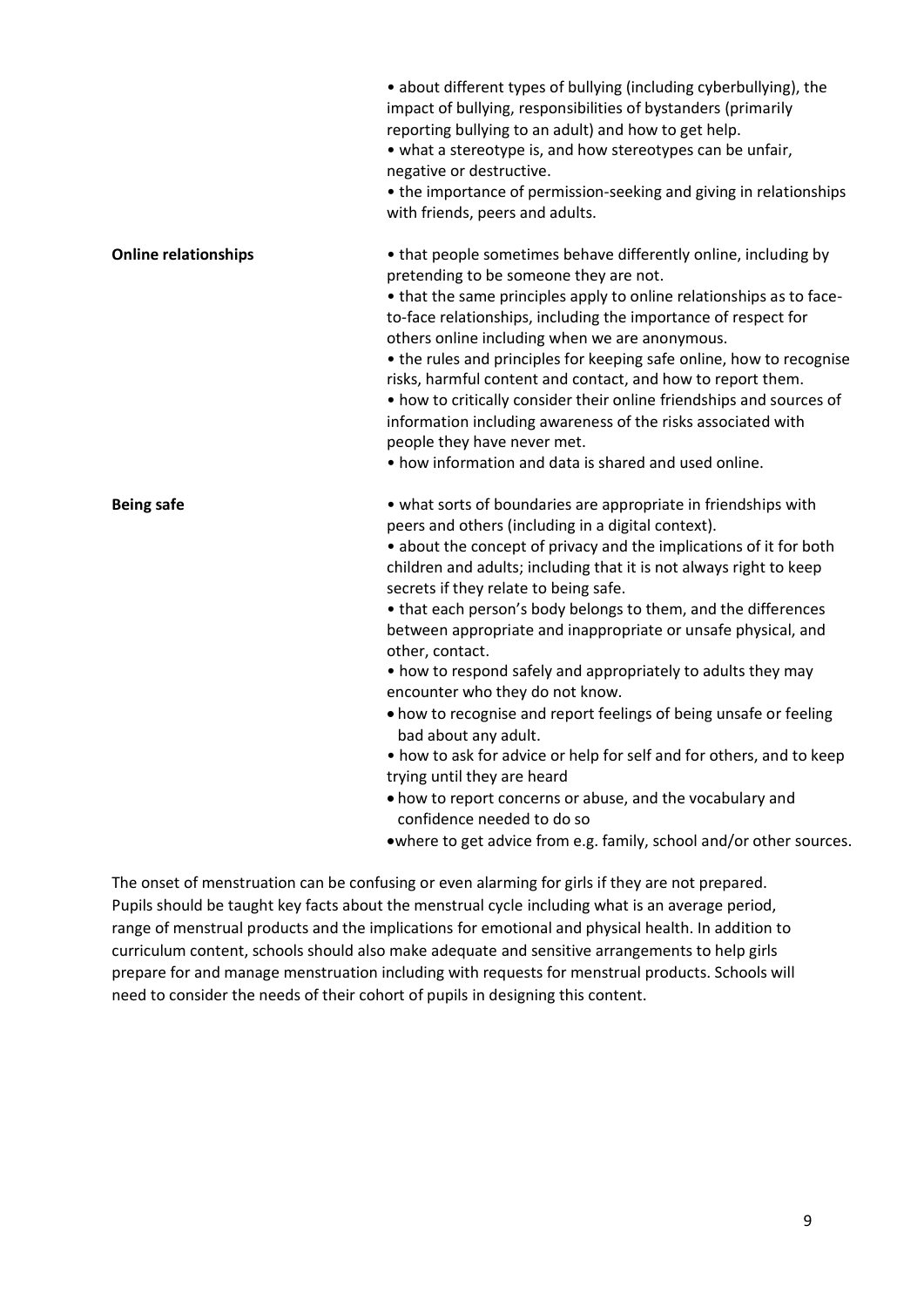# **Appendix 2: Physical Health and Mental Wellbeing Pupil Objectives**

| <b>Mental wellbeing</b>   | Pupils should know                                                  |
|---------------------------|---------------------------------------------------------------------|
|                           | • that mental wellbeing is a normal part of daily life, in the same |
|                           | way as physical health.                                             |
|                           | •that there is a normal range of emotions (e.g. happiness,          |
|                           | sadness, anger, fear, surprise, nervousness) and scale of emotions  |
|                           |                                                                     |
|                           | that all humans experience in relation to different experiences     |
|                           | and situations.                                                     |
|                           | • how to recognise and talk about their emotions, including         |
|                           | having a varied vocabulary of words to use when talking about       |
|                           | their own and others' feelings.                                     |
|                           | • how to judge whether what they are feeling and how they are       |
|                           | behaving is appropriate and proportionate.                          |
|                           | • the benefits of physical exercise, time outdoors, community       |
|                           | participation, voluntary and service-based activity on mental       |
|                           | wellbeing and happiness.                                            |
|                           |                                                                     |
|                           | • simple self-care techniques, including the impact of relaxation,  |
|                           | time spent with friends and family and the benefits of hobbies      |
|                           | and interests.                                                      |
|                           | • isolation and loneliness can affect children and that it is very  |
|                           | important for children to discuss their feelings with an adult and  |
|                           | seek support.                                                       |
|                           | • that bullying (including cyberbullying) has a negative and often  |
|                           | lasting impact on mental wellbeing.                                 |
|                           | • where and how to seek support (including recognising the          |
|                           | triggers for seeking support), including whom in school they        |
|                           |                                                                     |
|                           | should speak to if they are worried about their own or someone      |
|                           | else's mental wellbeing or ability to control their emotions        |
|                           | (including issues arising online).                                  |
|                           | • it is common for people to experience mental ill health. For      |
|                           | many people who do, the problems can resolve if the right           |
|                           | support is made available and accessed, especially if they access   |
|                           | support as early as possible.                                       |
|                           |                                                                     |
| Internet safety and harms | • that for most people the internet is an integral part of life and |
|                           | has many benefits.                                                  |
|                           | • about the benefits of rationing time spent online, the risks of   |
|                           | excessive time spent on electronic devices and the impact of        |
|                           | positive and negative content online on their own and others'       |
|                           | mental and physical wellbeing.                                      |
|                           |                                                                     |
|                           | • how to consider the effect of their online actions on others and  |
|                           | knowhow to recognise and display respectful behaviour online        |
|                           | and the importance of keeping personal information private.         |
|                           | • why social media, some computer games and online gaming, for      |
|                           | example, are age restricted.                                        |
|                           | • that the internet can also be a negative place where online       |
|                           | abuse, trolling, bullying and harassment can take place, which can  |
|                           | have a negative impact on mental health.                            |
|                           | • how to be a discerning consumer of information online including   |
|                           | understanding that information, including that from search          |
|                           |                                                                     |
|                           | engines, is ranked, selected and targeted.                          |
|                           | • where and how to report concerns and get support with issues      |
|                           | online.                                                             |